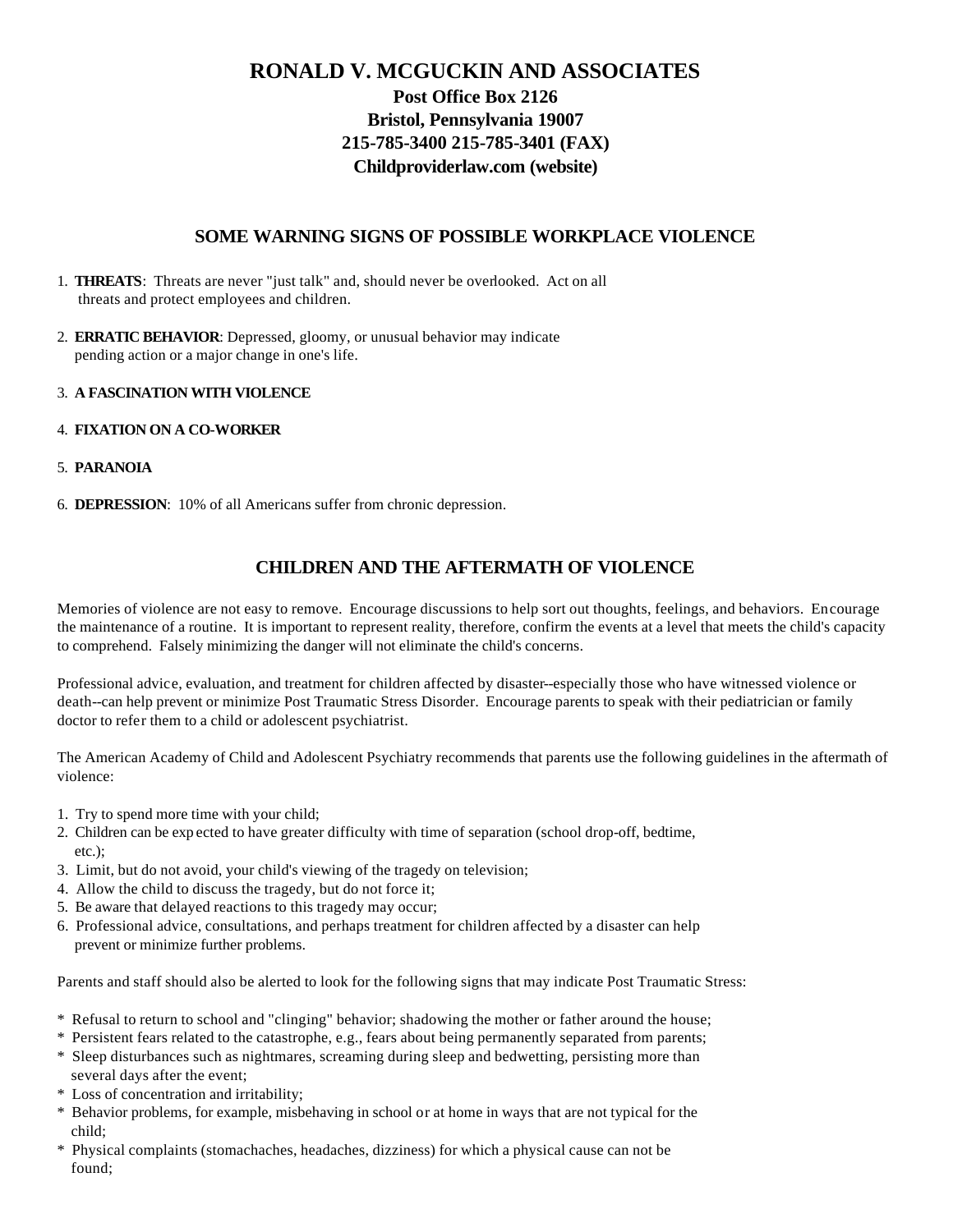\* Withdrawal from family and friends, listlessness, decreased activity, preoccupation with the events of the disaster.

### **SAFETY AND SECURITY**

- \* **Emergency Evacuation Drills**: Be sure to consider all possibilities. Using fire drill procedures will be insufficient if guns are involved in violent acts. Consider as many possibilities as you can imagine.
- \* **Develop a Safe Place** within your center to harbor children and staff.
- \* **Develop and use code words**: This will allow you to handle some situations without the children or strangers knowing the plan.
- \* **Review access areas** to the building, playground, etc.
- \* **Review exterior locations**, for example, parking lots, sidewalks, outdoor lighting.
- \* **Consider use of photo I.D. and visitor tags.**
- \* **Contact and invite local police to visit your center.**
- \* **Program phones for immediate connection to 911**. Also be sure to check 911 to assure service in your area.
- \* **Consider installation of video camera at entrances**, etc.
- \* **Adopt and enforce policies to enhance safety**: Former employees should not be permitted to return to the center without prior written permission, etc.
- \* **Explain importance of safety issues and train staff regularly** regarding policies and procedures. Additionally, ask staff to make suggestions regarding problem areas and solutions.

## **SAMPLE POLICY**

#### **AGENCY NAME**

| SUBJECT: WORKPLACE SAFETY | POLICY NO:      |
|---------------------------|-----------------|
| <b>APPROVED BY:</b>       | EFFECTIVE DATE: |
| BOARD OF DIRECTORS:       | DATE:           |
| POLICY COUNCIL:           | DATE:           |

(AGENCY NAME) strives to provide a safe workplace for all employees.

Employees must be keenly aware of their environment and persons who enter any facility. Anyone who is not recognized should be questioned regarding the nature of their visit. Strangers should be escorted to the door.

Former employees are not permitted on the facilities or grounds of (AGENCY NAME) without prior permission. If a former employee returns to the facility notify a supervisor immediately. Former employees will be asked to leave the premises. Local police will be called, if necessary.

All employees must be familiar with and adhere to the rules for releasing children.

Any unusual incidents should be documented and brought to the attention of the supervisor immediately.